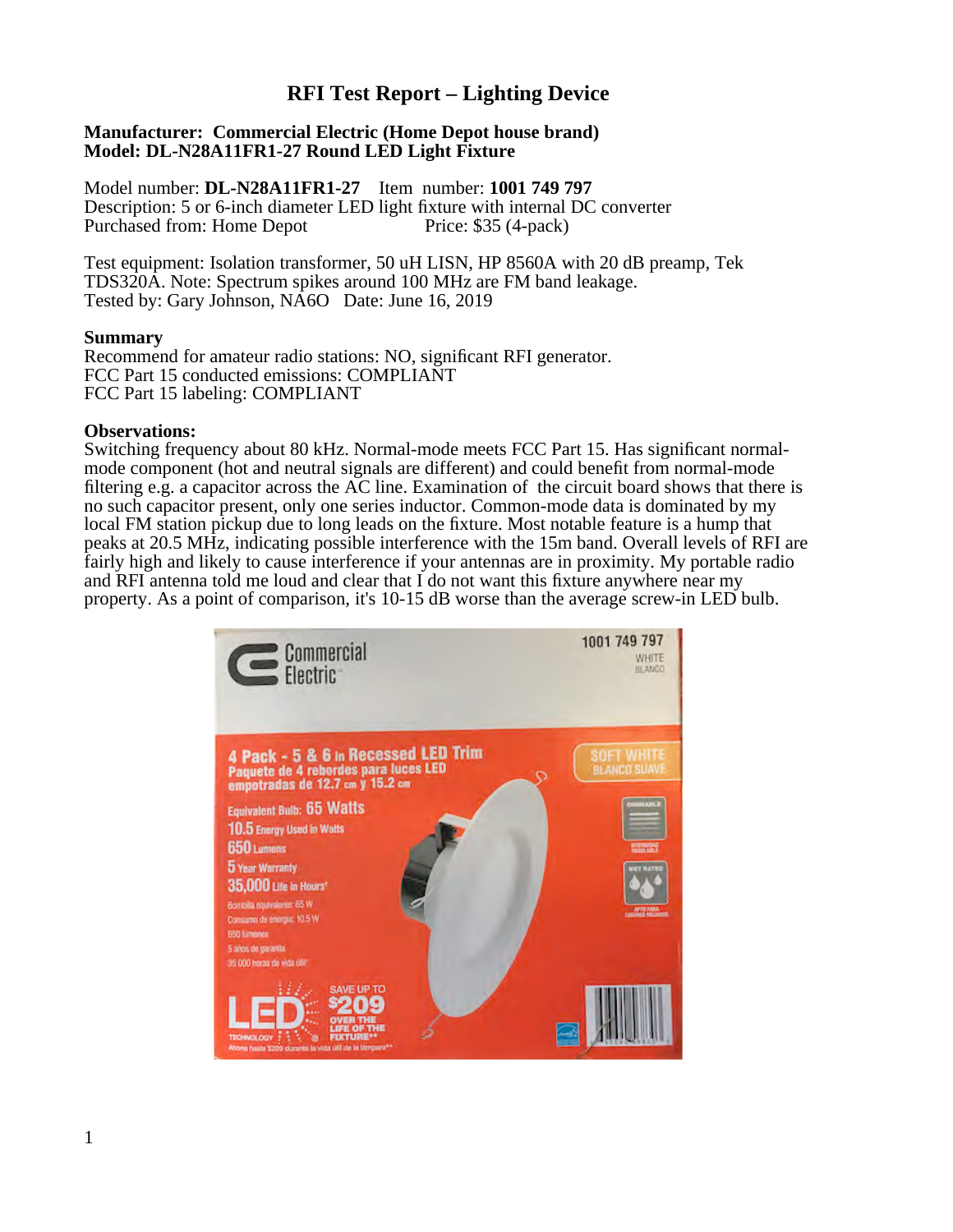## **Common-mode Spectrum**



## **Normal-mode Spectrum**

Peak at 20.5 MHz indicates possible interference to 15m band.